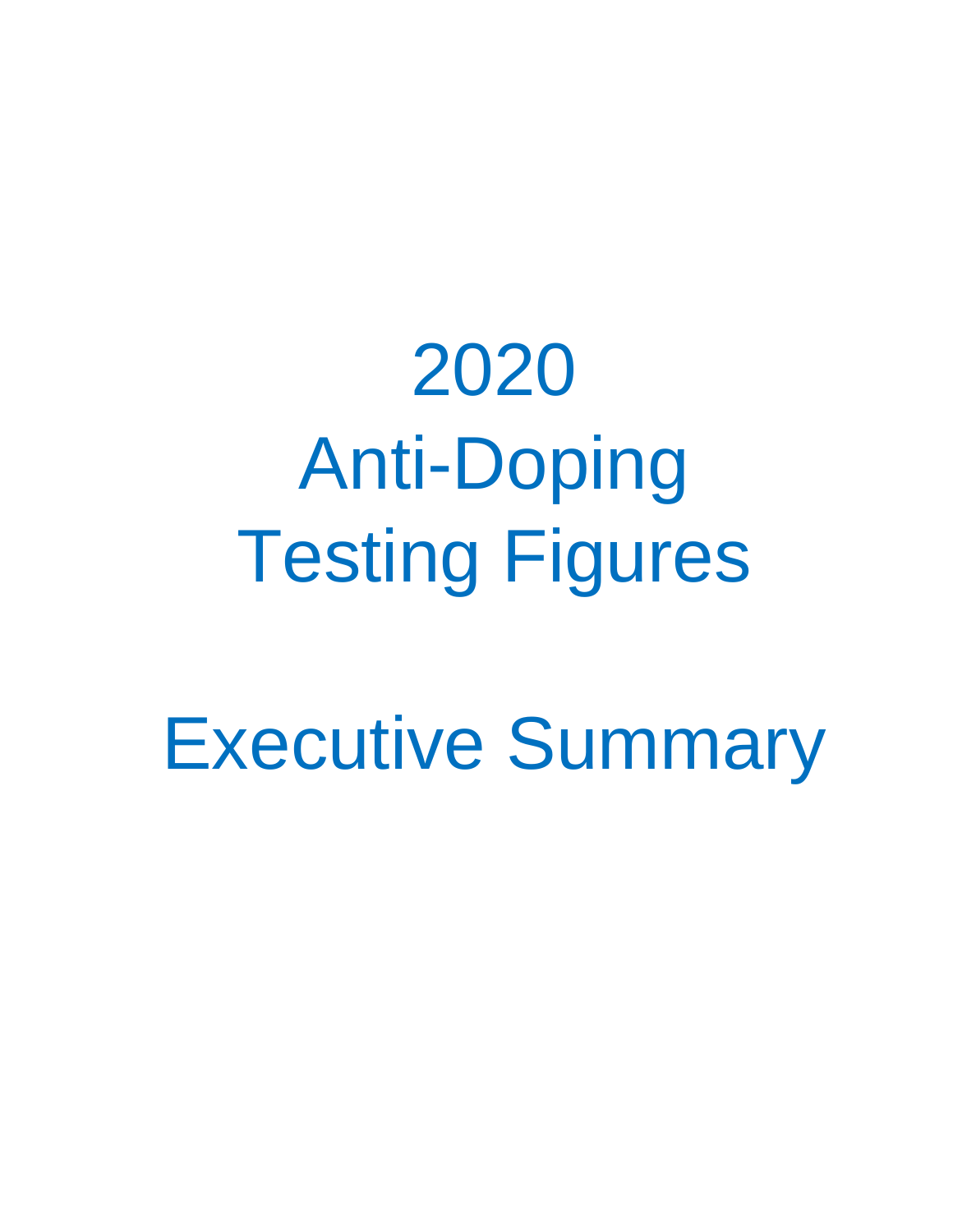## **EXECUTIVE SUMMARY**

This Executive Summary is intended to assist stakeholders in navigating the data outlined within the 2020 Testing Figures Report (2020 Report) and to highlight overall trends.

The 2020 Report summarizes the results of all the samples WADA-accredited Laboratories analyzed and reported into WADA's Anti-Doping Administration and Management System (ADAMS) in 2020. This is the sixth set of global testing under the version of the World Anti-Doping Code (Code) that came into effect in January 2015. The 2020 Report – which includes this Executive Summary and sub-reports by Laboratory, Sport, Testing Authority (TA) and Athlete Biological Passport (ABP) Blood Analysis – includes in- and out-of-competition urine samples; blood and ABP blood data; and, the resulting Adverse Analytical Findings (AAFs) and Atypical Findings (ATFs).

The 2020 Testing Figures Report only focuses on the Anti-Doping data that is reported into ADAMS and no longer includes data that is not reported into ADAMS but provided by certain Laboratories in aggregate.

#### **REPORT HIGHLIGHTS**

- A **46.1% decrease in the number of samples** (both urine and non-ABP blood samples) analyzed and reported into ADAMS: 278,047 in 2019 to 149,758 in 2020.
- A **decrease in the total percentage of AAFs**: 0.97% in 2019 (2,702 AAFs from 278,047 samples) to 0.67% in 2020 (1,009 AAFs from 149,758 samples).
- **A decrease in the total number of samples analyzed and reported** into ADAMS by WADAaccredited Laboratories and WADA-approved Laboratories.
- A **decrease in the total number and percentage of non-ABP blood samples** analyzed: 9.1% in 2019 (25,339 of 278,047) and 7.3% (10,940 of 149,758) in 2020.
- A **decrease of 38% in the number of ABP blood samples** analyzed: 36,401 in 2019 to 22,666 in 2020.

#### **ADAMS USE**

WADA's ADAMS System continues to be a critical data-gathering tool for the anti-doping community.

The figures of urine and blood samples (not including ABP samples) were compiled according to the 'Sample Collection Date' (and not the WADA-accredited Laboratory's 'Sample Reception Date'). This is a result of the efforts made by the WADA-accredited Laboratories to incorporate the collection date into their ADAMS reporting. The data was compiled using sample collection dates between 1 January and 31 December 2020.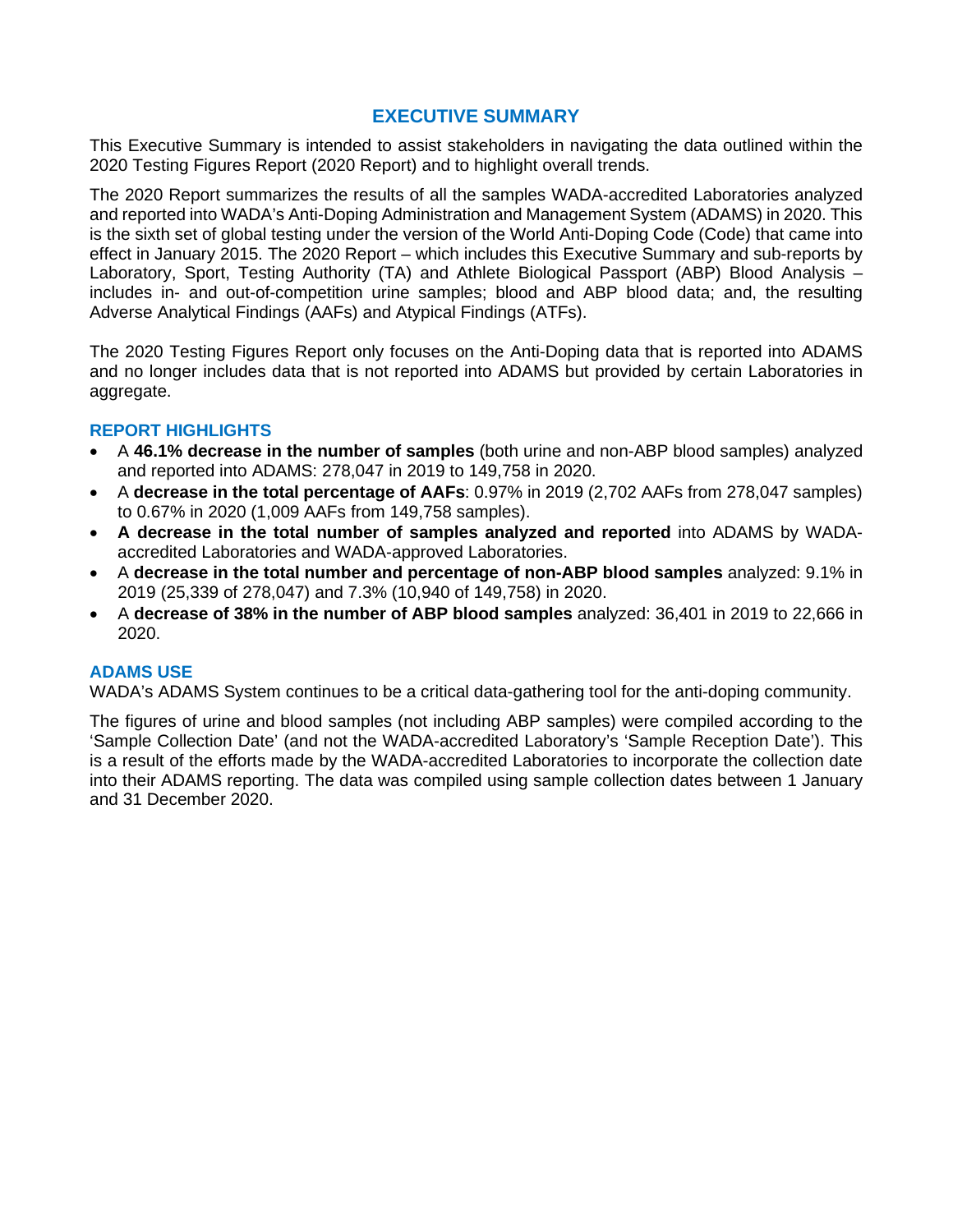#### **OVERALL FINDINGS**

The 2020 data shows a decrease of 46.1% in the number of overall samples analyzed from 278,047 in 2019 to 149,758 in 2020.



There was a decrease in the percentage of total findings (AAFs and ATFs - combined) from 1.07% in 2019 to 0.82% in 2020.

In addition, the data shows a decrease in the percentage of AAFs – more commonly known as positive tests – from 0.97% in 2019 to 0.67% in 2020.

In 2020, the proportion of ATFs reported (217 ATFs in 149,758 samples) decreased relative to 2019 (394 ATFs in 278,047 samples).



The results also show a decrease in the number of (non-ABP) blood samples analyzed from 25,339 in 2019 to 10,940 in 2020.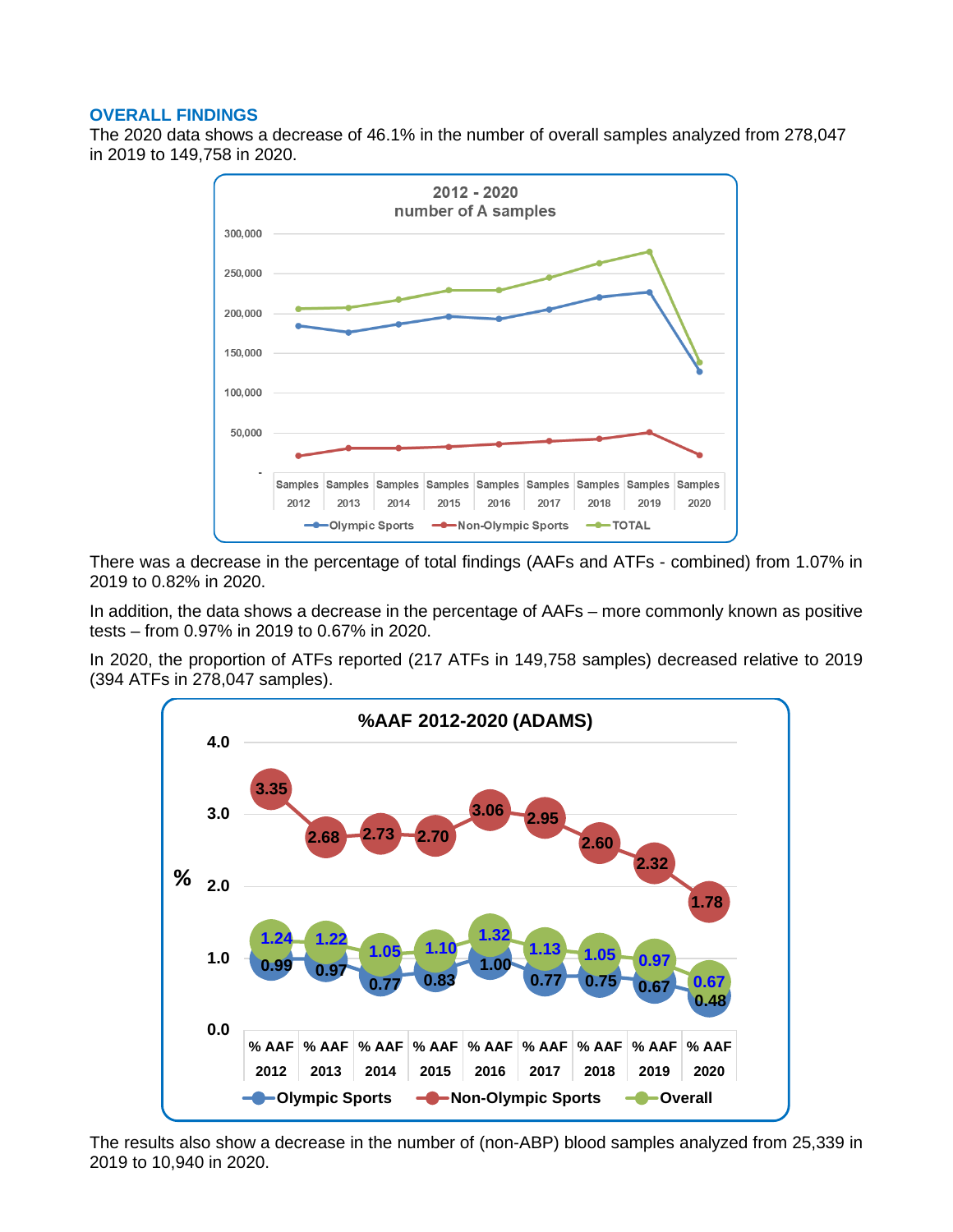#### **IMPLEMENTATION OF ABP**

#### Blood ABP

The number of International Federations (IFs) that included ABP blood testing was 24 in 2020 (compared to 25 in 2019) while the number of National Anti-Doping Organizations (NADOs) decreased from 68 in 2019 to 60 in 2020.

The total number of ABP samples decreased by 38% compared to 2019 (36,401 in 2019 to 22,666 in 2020).



#### Steroidal ABP

The gas chromatography combustion isotope ratio mass spectrometry (GC/C/IRMS) analytical method is an important test connected to the steroidal module of the ABP. IRMS can be triggered by the ABP or requested by the Testing Authority (TA) based on other information. The number of AAFs from the application of this method has decreased compared to 2019 (146 in 2019 and 47 in 2020) while the number of tests has decreased in 2020 by 37% (5,661 tests in 2019 versus 3,588 in 2020). Based on the relative percentage of AAFs in comparison to other methods, the application of the GC/C/IRMS test continues, at 1.31% AAF, to be the analytical method with the highest proportion of AAFs.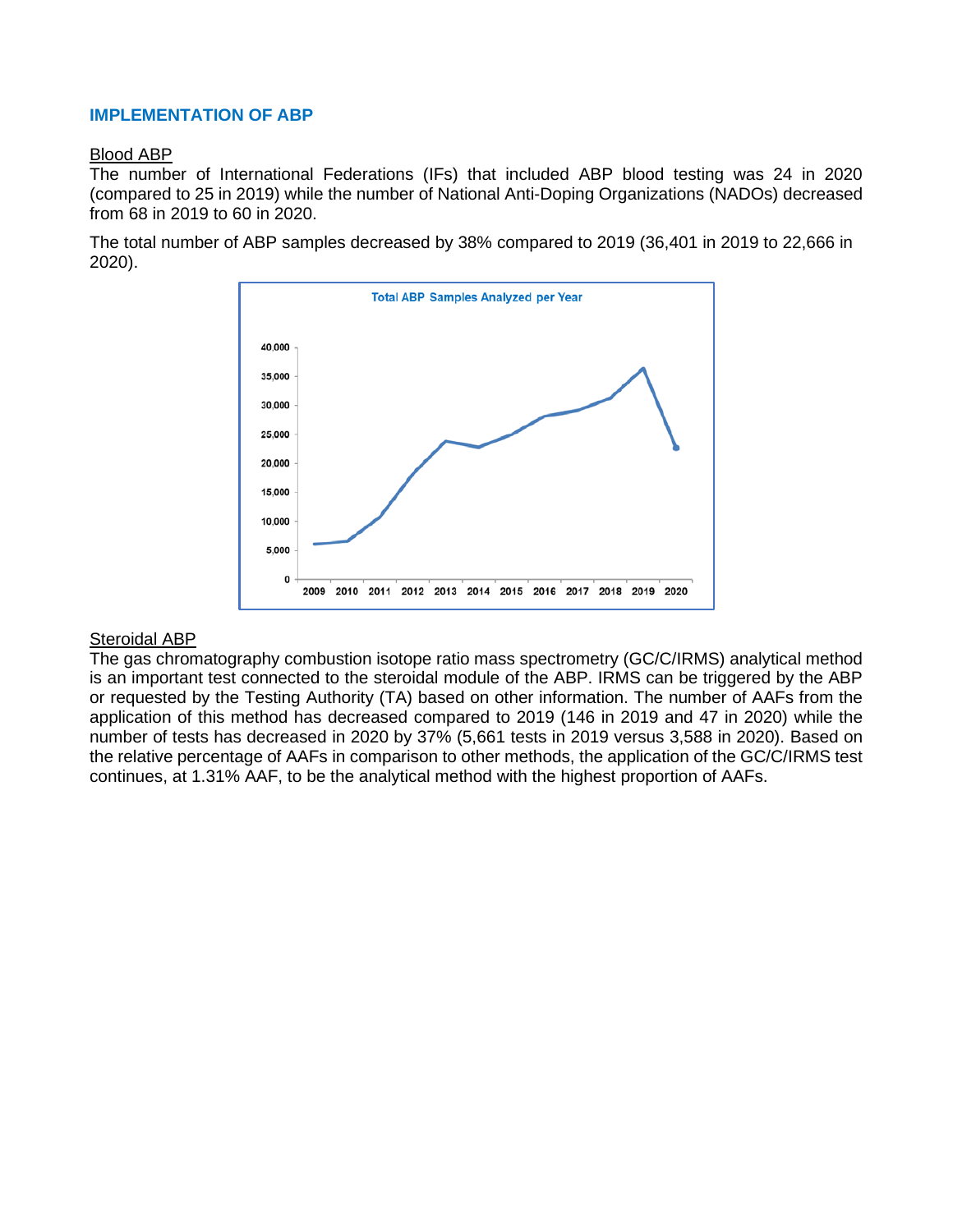

#### **COMPLIANCE WITH THE TDSSA**

The 2020 Report marks the sixth year that Anti-Doping Organizations (ADOs) were required to incorporate the Technical Document for Sport Specific Analysis (TDSSA) into their testing programs.

The TDSSA is intended to ensure that three groups of prohibited substances (Erythropoietin Stimulating Agents (ESAs), Growth Hormone (GH) and GH Releasing Factors (GHRFs)), which are deemed to be at risk of abuse in certain sports/disciplines, are subject to an appropriate and consistent Minimum Level of Analysis by all ADOs.

The findings of the 2020 Report highlight the impact of the COVID-19 pandemic on ADOs testing for these three groups of prohibited substances when compared to 2014 (the year prior to TDSSA implementation), 2015, 2016, 2017, 2018 and 2019, including:

- A decrease in the recording of TDSSA compliant sports/disciplines in ADAMS.
- An overall decrease in ESAs testing (31% decrease in urine and 51% decrease in blood between 2019 and 2020) and AAFs reported, including an increase in the percentage of ESA AAFs (0.15% in 2018 to 0.08% in urine tests and 0.37% versus 0.2% in blood tests in 2020).
- A decrease in GH testing between 2019 and 2020 (both Isoforms and Biomarkers tests) and an increase in the number of GH AAFs reported (1 AAF in 2020 versus 6 cases in 2019).
- A decrease in GHRFs testing of 31% between 2019 and 2020 and a 50% decrease in the number of GHRF AAFs reported.

|      | <b>ESAs</b><br><b>Urine</b><br><b>Tests</b> | <b>ESAs</b><br><b>Blood</b><br><b>Tests</b> | <b>AAFs</b><br><b>Urine</b> | <b>AAFs</b><br><b>Blood</b> | <b>AAFs</b><br><b>Total</b> | # of<br><b>Sports</b> | # of<br><b>TAs</b> |
|------|---------------------------------------------|---------------------------------------------|-----------------------------|-----------------------------|-----------------------------|-----------------------|--------------------|
| 2020 | 35,963                                      | 1,845                                       | 29                          | 3                           | 32                          | 102                   | 197                |
| 2019 | 51,929                                      | 3,757                                       | 78                          | 14                          | 92                          | 120                   | 243                |
| 2018 | 47,955                                      | 4792                                        | 61                          | 16                          | 77                          | 118                   | 229                |
| 2017 | 44,322                                      | 4531                                        | 56                          | 29                          | 85                          | 116                   | 220                |
| 2016 | 43,246                                      | 3464                                        | 44                          | 22                          | 66                          | 108                   | 212                |
| 2015 | 32,999                                      | 3219                                        | 45                          |                             | 46                          | 94                    | 183                |

#### **Erythropoiesis Stimulating Agents (ESAs)**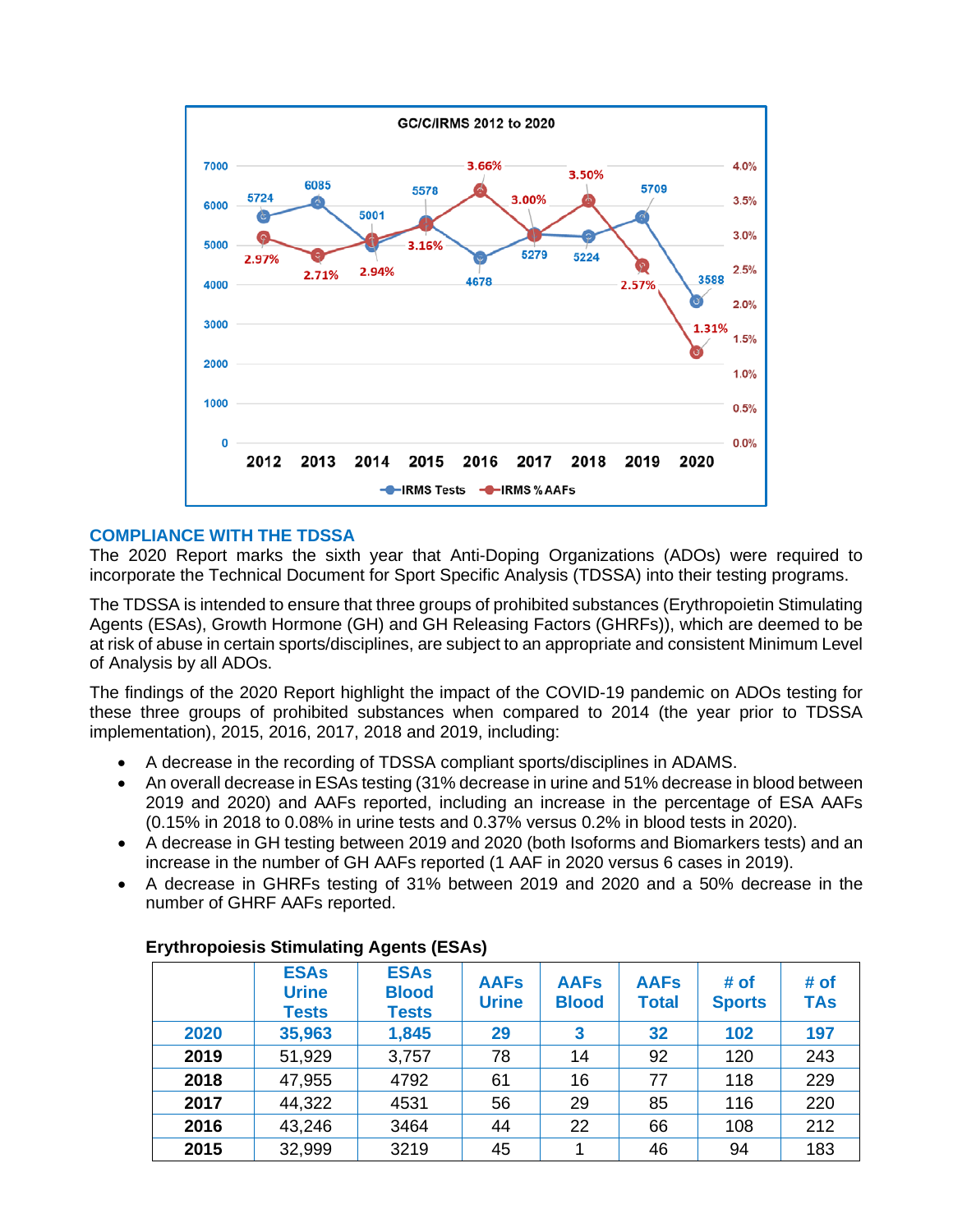## **Growth Hormone (GH)**

|      | <b>GH Isoforms</b><br><b>Tests</b> | <b>GH Biomarkers</b><br><b>Tests</b> | <b>AAFs</b><br><b>Total</b> | # of<br><b>Sports</b> | # of TAs |
|------|------------------------------------|--------------------------------------|-----------------------------|-----------------------|----------|
| 2020 | 7,509                              | 2,855                                |                             | 82                    | 114      |
| 2019 | 17,393                             | 6,790                                | 6                           | 103                   | 156      |
| 2018 | 15,487                             | 8755                                 | 2                           | 99                    | 137      |
| 2017 | 13,474                             | 7008                                 |                             | 90                    | 124      |
| 2016 | 11,555                             | 5983                                 | 6                           | 68                    | 111      |
| 2015 | 11,082                             | 2182                                 | 4                           | 74                    | 103      |

## **Growth Hormone Releasing Factors (GHRFs)**

|      | <b>GHRFs Urine</b><br><b>Tests</b> | <b>AAFs Total</b> | # of Sports | # of TAs |
|------|------------------------------------|-------------------|-------------|----------|
| 2020 | 46,341                             | 13                | 102         | 199      |
| 2019 | 66,990                             | 26                | 126         | 234      |
| 2018 | 60,964                             | 21                | 124         | 231      |
| 2017 | 57,869                             | 19                | 119         | 218      |
| 2016 | 42,730                             | 15                | 111         | 207      |
| 2015 | 21,654                             | 14                | 88          | 145      |



The Sport segment of the 2020 Report includes more samples in ADAMS that are assigned to specified sport disciplines than in 2019, which suggests that TAs continue to incorporate the TDSSA-defined sport disciplines into their sample collection procedures and documentation and thereby enhances the ability to analyze such figures accurately.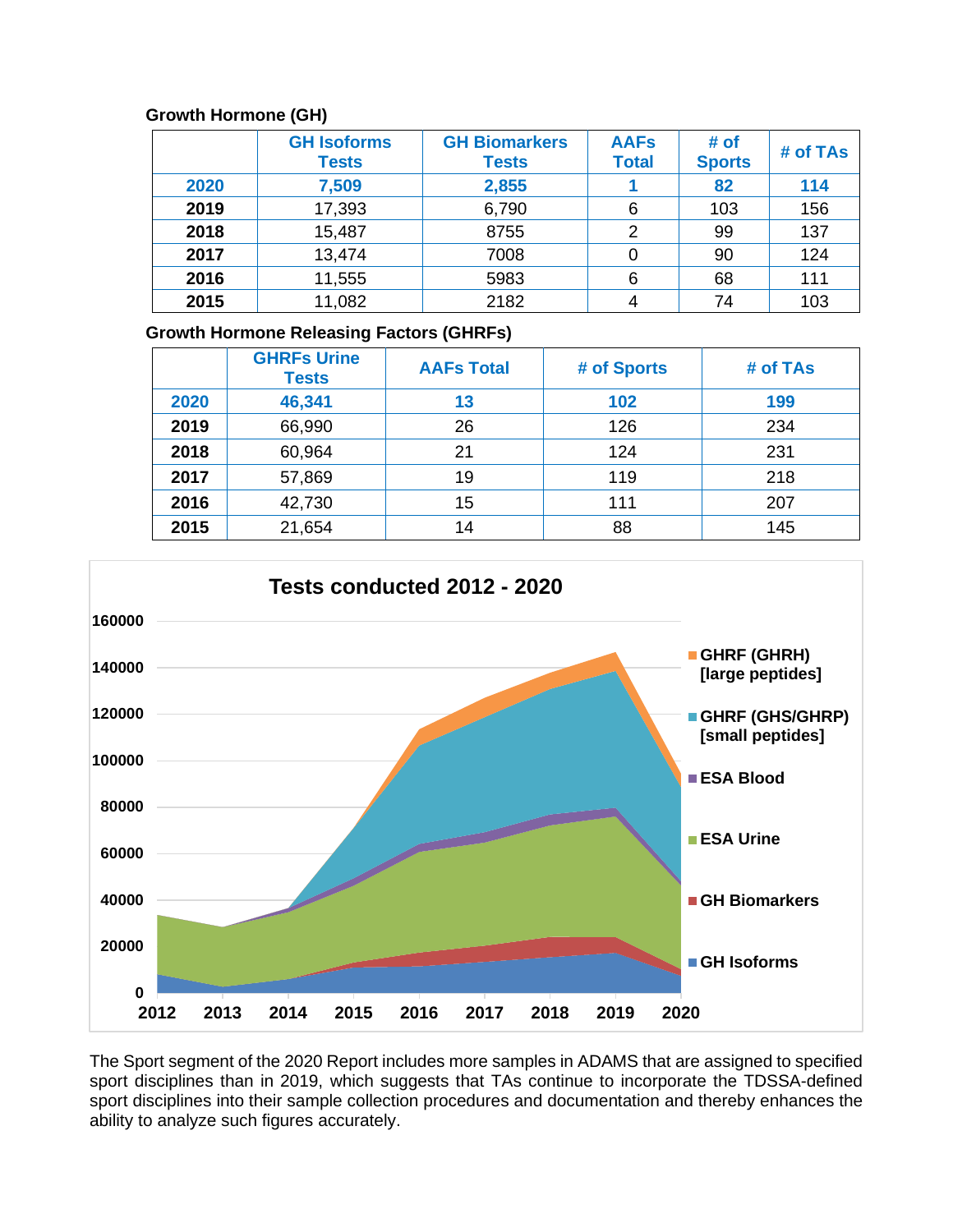The 2020 Report does not detail statistics on Anti-Doping Rule Violations (ADRVs). These results are included in a separate ADRVs Report, which details analytical and non-analytical cases and the outcomes of results management. The 2020 ADRVs Report will be published in 2021.

The figures include all analyses conducted in 2020 by the WADA-accredited Laboratories and by the WADA-approved Laboratories (approved by WADA to conduct blood analysis exclusively for the purposes of the ABP blood module).

In reading the 2020 Report, it is important to note that:

- One single result does not necessarily correspond to one athlete. Results may correspond to multiple findings regarding the same athlete or measurements performed on the same athlete, such as in the case of longitudinal studies of testosterone.
- The number of AAFs in the Report may not correspond with the number of ADRVs reported by ADOs. This is because all results are subject to a results management process conducted by ADOs, which includes matching results with Therapeutic Use Exemptions (TUEs) and/or longitudinal studies, which can result in no sanction.
- To help with the interpretation of the 2020 Report, a comprehensive [Question and Answer](https://www.wada-ama.org/en/resources/laboratories/anti-doping-testing-figures-report) [document](https://www.wada-ama.org/en/resources/laboratories/anti-doping-testing-figures-report) is available on WADA's website.

# **Table 1: Total Samples Analyzed (All Sports) \***

| <b>Sport</b>                    | <b>Analyzed</b> | AAFs <sup>1</sup> | (%)   | ATFs <sup>2</sup> | (%)   | <b>Total</b><br>Findings <sup>3</sup> | (%)   |
|---------------------------------|-----------------|-------------------|-------|-------------------|-------|---------------------------------------|-------|
| Olympic Sports <sup>4</sup>     | 127,483         | 612               | 0.48% | 168               | 0.13% | 780                                   | 0.61% |
| Non-Olympic Sports <sup>5</sup> | 22,275          | 397               | 1.78% | 49                | 0.22% | 446                                   | 2.0%  |
| <b>TOTAL</b>                    | 149,758         | 1,009             | 0.67% | 217               | 0.14% | 1,226                                 | 0.82% |

## **A Samples Analyzed**

<sup>1</sup> The Adverse Analytical Findings (AAFs) in this report are not to be confused with adjudicated or sanctioned Anti-Doping Rule Violations (ADRVs). "Adverse Analytical Finding" is defined in the World Anti-Doping Code as "A report from a WADA-accredited Laboratory or other WADA-approved Laboratory that, consistent with the International Standard for Laboratories and related Technical Documents, identifies in a Sample the presence of a Prohibited Substance or its Metabolites or Markers (including elevated quantities of endogenous substances) or evidence of the use of a Prohibited Method." These figures may not be identical to sanctioned cases (number of ADRVs), as the figures given in this report may contain findings that underwent the Therapeutic Use Exemption (TUE) approval process for example.

<sup>2</sup> The Atypical Findings (ATFs) in this report are not to be confused with adjudicated or sanctioned Anti-Doping Rule Violations (ADRVs). "Atypical Finding" is defined in the World Anti-Doping Code as "A report from a WADAaccredited Laboratory or other WADA-approved Laboratory which requires further investigation as provided by the International Standard for Laboratories or related Technical Documents prior to the determination of an Adverse Analytical Finding." ATFs may correspond to multiple measurements performed on the same Athlete, such as in cases of longitudinal studies on testosterone.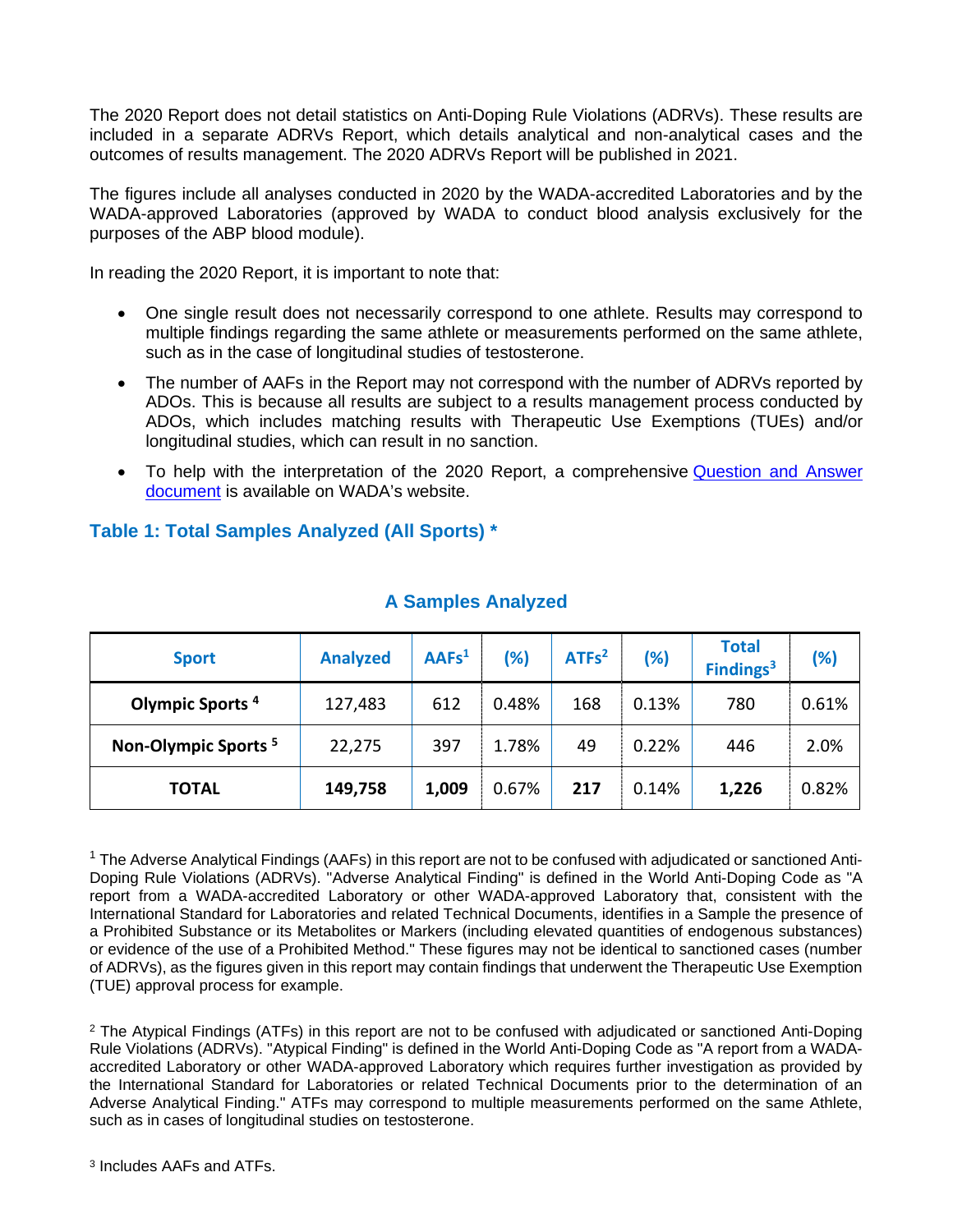<sup>4</sup> Olympic sports in this table include sports reported into ADAMS and classified under ASOIF and AIOWF.

<sup>5</sup> Non-Olympic sports in this table includes sports reported into ADAMS and classified as ARISF, AIMS, IPC, Sports for Athletes with an Impairment, other Sports from Code Signatories and Other Sports.

\* These figures do not include blood samples taken for the ABP. Blood samples taken for the ABP can be found in the 2020 Anti-Doping Testing Figures - Athlete Biological Passport (ABP) Report - Blood Analysis.